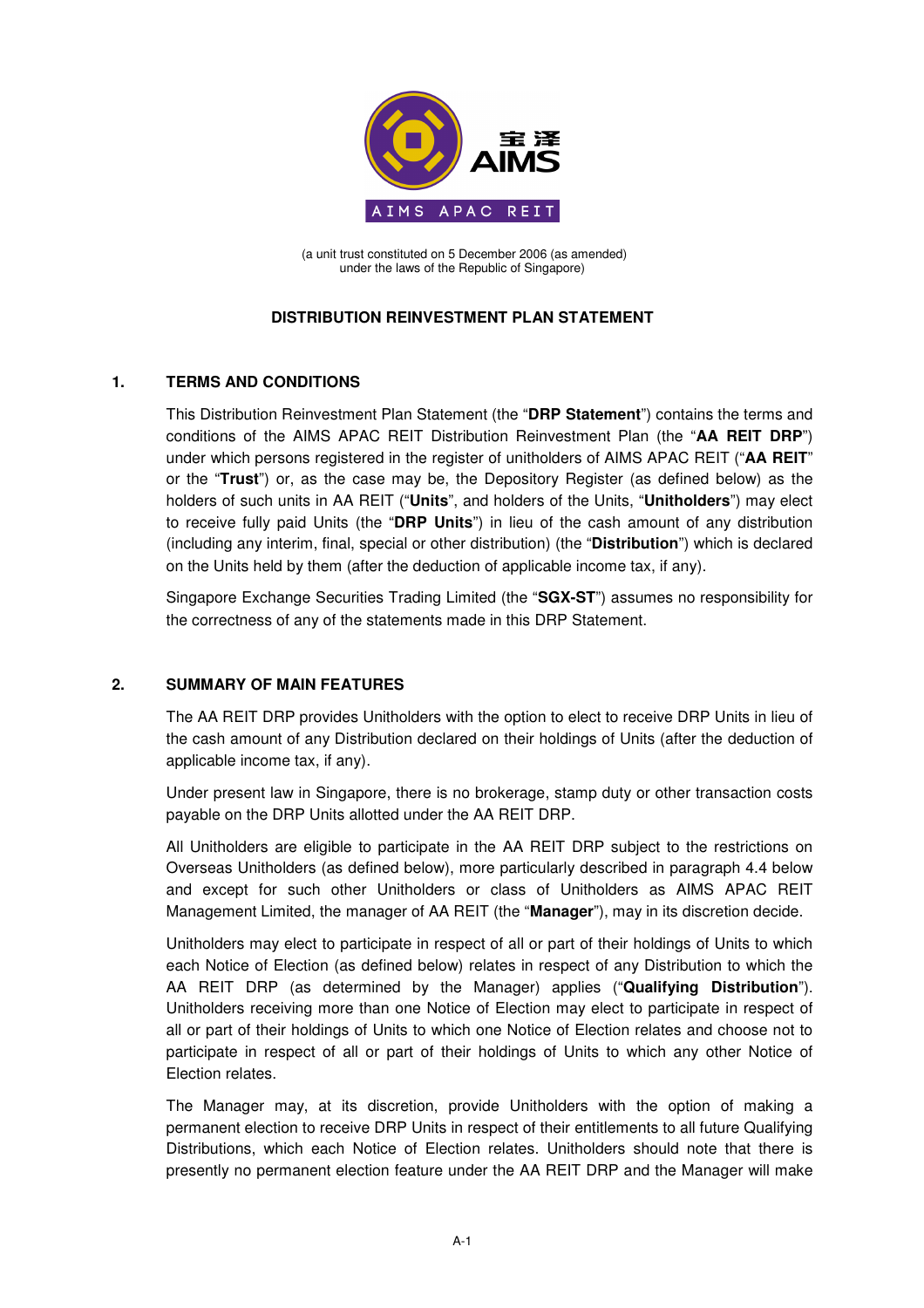an announcement containing the relevant details should it choose to offer this feature to Unitholders in the future.

The Manager may in the future, in its absolute discretion, determine that the AA REIT DRP will apply to any particular Distribution. An announcement will be made by the Manager as soon as practicable following the determination by the Manager that the AA REIT DRP is to apply to a particular Distribution, and in any event, by no later than the next Market Day immediately following the Books Closure Date in respect of the particular Distribution. Unless the Manager has determined that the AA REIT DRP will apply to any particular Distribution, the Distribution concerned will be paid in cash to the Unitholders in the usual manner.

DRP Units allotted and issued under the AA REIT DRP will rank pari passu in all respects with the Units then in issue save only with regard to participation in the Qualifying Distribution which is the subject of the election (including the right to make any election pursuant to the AA REIT DRP) or any other distributions, bonuses or rights paid, made, declared or announced prior to or contemporaneous with the payment or declaration of the Qualifying Distribution which is the subject of the election, unless the Manager shall otherwise specify.

Unitholders participating in the AA REIT DRP will receive, at or about each Distribution payment date, notification letters setting out, among other things, the number of DRP Units allotted to them under the AA REIT DRP.

#### **3. HOW TO PARTICIPATE**

Participation in the AA REIT DRP is optional.

A Unitholder registered in the Depository Register ("**Depository Unitholder**") wishing to receive DRP Units in respect of any Qualifying Distribution to which a Notice of Election received by him relates should complete such Notice of Election and return it to AIMS APAC REIT Management Limited, as manager of AIMS APAC REIT c/o the Unit Registrar, Boardroom Corporate & Advisory Services Pte. Ltd. ("**Unit Registrar**") at 50 Raffles Place, #32-01 Singapore Land Tower, Singapore 048623.

A Unitholder receiving more than one Notice of Election and wishing to receive DRP Units in respect of all of his entitlement to the Qualifying Distribution for all Units held by him must complete and sign all Notices of Election received by him and return the duly completed and signed Notices of Election to AIMS APAC REIT Management Limited, as manager of AIMS APAC REIT c/o the Unit Registrar at 50 Raffles Place, #32-01 Singapore Land Tower, Singapore 048623. To be effective in respect of any Qualifying Distribution to which a Notice of Election relates, such duly completed Notice of Election must be received by the Unit Registrar no later than the date to be specified by the Manager in respect of that Qualifying Distribution. The Unit Registrar's records of the level of a Unitholder's participation will be conclusive evidence of the matters so recorded.

### **4. TERMS AND CONDITIONS OF THE AA REIT DRP**

### **4.1 Establishment**

 The AA REIT DRP has been established by the Manager for the benefit of AA REIT and Unitholders.

#### **4.2 Terms and Conditions**

The following are the terms and conditions ("**Terms and Conditions**") of the AA REIT DRP.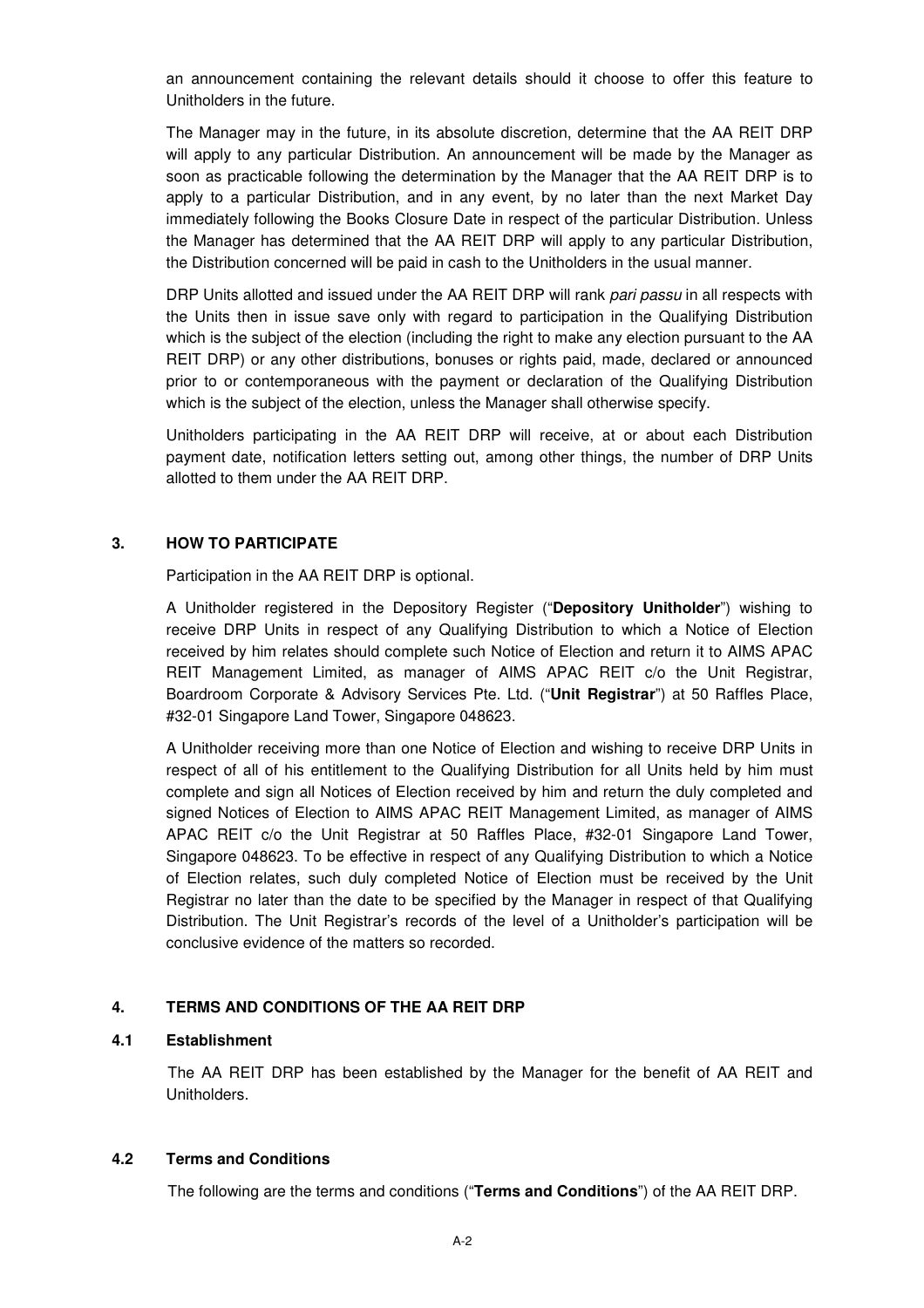In these Terms and Conditions:

"**Authorised Investments**" has the meaning ascribed to it in the Trust Deed;

"**Books Closure Date**" shall mean the date to be determined by the Manager on which the register of Unitholders will be closed for the purpose of determining the entitlements of Unitholders to a Distribution and is the day immediately preceding the first day of the Books Closure Period;

"**Books Closure Period**" shall mean the period to be determined by the Manager during which the register of Unitholders will be closed for the purpose of determining the entitlements of Unitholders to a Distribution;

"**Business Day**" means any day (other than a Saturday, Sunday or gazetted public holiday) on which commercial banks are open for business in Singapore and, where the context requires, any other jurisdiction, and the SGX-ST (and, if the Units are listed on any other Recognised Stock Exchange, that Recognised Stock Exchange) is open for trading;

"**CDP**" shall mean The Central Depository (Pte) Limited, "**Depositor**", "**Depository Agent**" and "**Depository Register**" shall have the respective meanings ascribed to them in the Companies Act, Chapter 50 of Singapore;

"**Depository Unitholder**" means a Unitholder registered in the Depository Register;

"**Distribution**" shall mean a distribution (including any interim, final, special or other distribution) which a Unitholder is entitled to receive for each Unit held by him, as declared by the Manager from time to time;

"**Distribution Calculation Date**" shall mean 31 March, 30 June, 30 September and 31 December in each year occurring after 1 April 2007 or such other date or dates as the Manager may determine;

"**Distribution Date**" shall mean a Business Day which is no later than 90 days after the Distribution Calculation Date for the relevant Distribution Period;

"**Distribution Period**" shall mean the period from and including the day after the immediately preceding Distribution Calculation Date to and including the next occurring Distribution Calculation Date, and for the last Distribution Period, the period from and including the day after the immediately preceding Distribution Calculation Date to and including the date of winding up of AA REIT;

"**Market Day**" shall mean a day on which the SGX-ST is open for trading in securities;

"**Overseas Unitholders**" shall mean Unitholders with registered addresses outside Singapore (unless otherwise determined by the Manager);

"**Price Determination Period**" shall mean the 10 Market Day period prior to and ending on to the Books Closure Date;

"**Recognised Stock Exchange**" means any stock exchange of repute in any country in any part of the world;

"**Qualifying Distribution**" shall mean any Distribution to which the AA REIT DRP (as determined by the Manager as provided below) applies;

"**SGX-ST**" shall mean Singapore Exchange Securities Trading Limited (including any successor entity or body);

"**Trust Deed**" shall mean the trust deed dated 5 December 2006 constituting AA REIT (formerly known as "Macarthurcook Industrial REIT" and "AIMS AMP Capital Industrial REIT"), as may be amended and modified from time to time;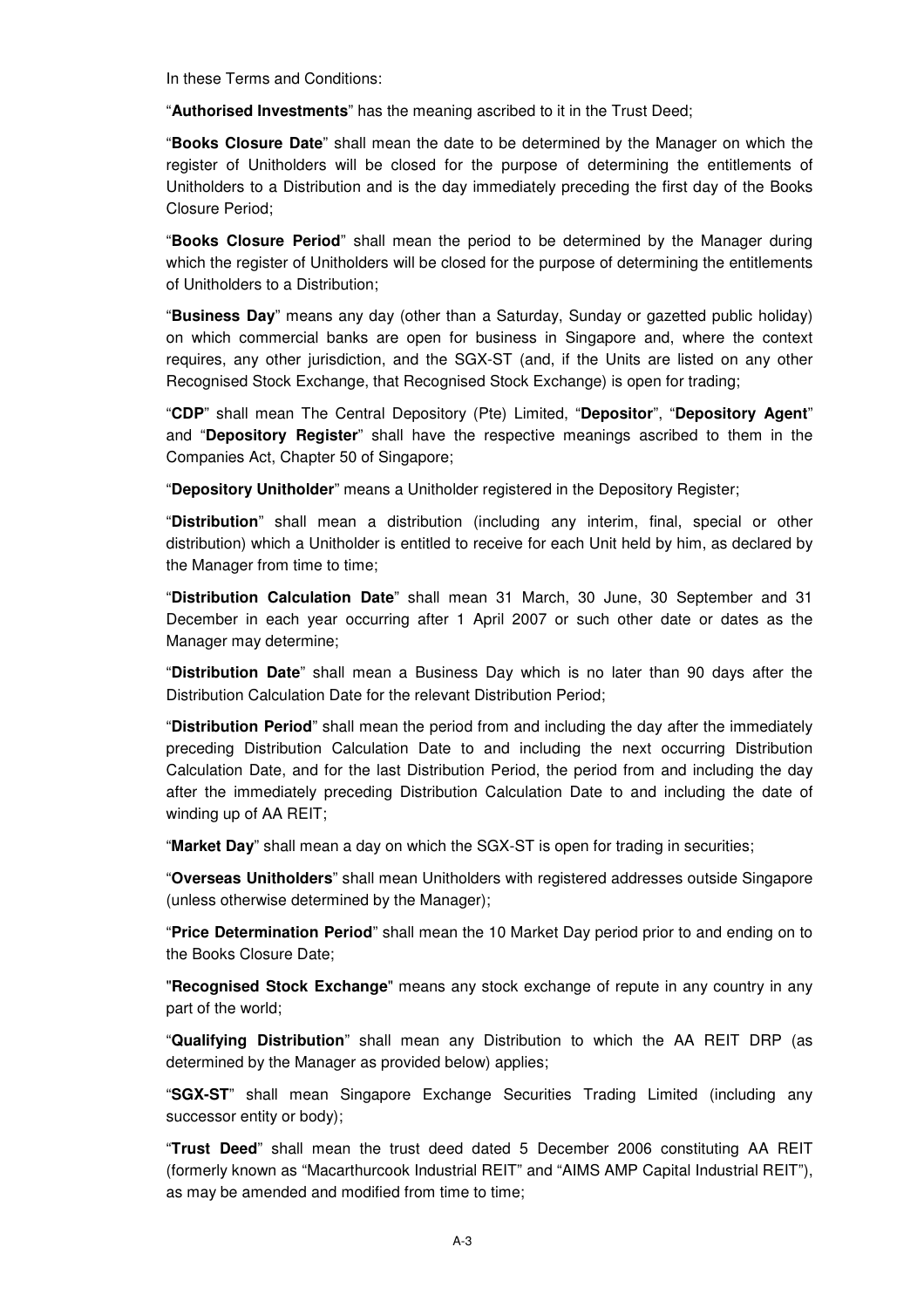"**Unit**" means one undivided share in the Trust. Where the context so requires, the definition includes a Unit of a Class;

"**U.S. Securities Act**" means the U.S. Securities Act of 1933, as amended; and

"**S\$**" means the lawful currency of Singapore.

# **4.3 Eligibility**

All Unitholders are eligible to participate in the AA REIT DRP subject to the restrictions on Overseas Unitholders, more particularly described in paragraph 4.4 below and except that participation in the AA REIT DRP shall not be available to such Unitholders or class of Unitholders, as the Manager may in its discretion determine, and further subject to the requirement that such participation by the Unitholder will not result in a breach of any other restriction on such Unitholder's holding of Units which may be imposed by any statute, law or regulation in force in Singapore or any other relevant jurisdiction, as the case may be, or by the Trust Deed.

# **4.4 Unitholders Resident Outside Singapore**

DRP Units to be allotted and issued under the AA REIT DRP have not been, and will not be, registered under the U.S. Securities Act and may not be offered, sold or resold in the United States or to, or for the account or benefit of, any U.S. person, except in a transaction not subject to or exempt from the registration requirements of the U.S. Securities Act and the securities laws of any state or other jurisdiction in the United States.

Furthermore, for practical reasons and to avoid any violation of the securities laws applicable in countries outside Singapore where Unitholders may have their registered addresses, (other than otherwise determined by the Manager) ("**Overseas Unitholders**") the AA REIT DRP will not be offered to Overseas Unitholders (who are Depository Unitholders) who have not provided to CDP, not later than three Market Days prior to the Books Closure Date, addresses in Singapore for the service of notices and documents.

No Overseas Unitholder shall have any claim whatsoever against AA REIT or the Manager as a result of the AA REIT DRP not being offered to such Overseas Unitholders. Where the AA REIT DRP is not offered to Overseas Unitholders, Overseas Unitholders who receive or come to have in their possession this DRP Statement and/or a Notice of Election may not treat the same as an invitation to them and are advised to inform themselves of, and to observe, any prohibitions and restrictions, and to comply with any applicable laws and regulations relating to the AA REIT DRP as may be applicable to them.

Overseas Unitholders who wish to be eligible to participate in the AA REIT DRP may provide an address in Singapore for the service of notices and documents by notifying AIMS APAC REIT Management Limited, as manager of AIMS APAC REIT c/o CDP, at 9 North Buona Vista Drive, #01-19/20 The Metropolis, Singapore 138588 (or such other address as may be announced by the Manager from time to time) not later than three Market Days prior to the Books Closure Date.

Unitholders should note that all correspondences and notices will be sent to their last registered addresses with CDP.

Unitholders who are subject to the laws and regulations of jurisdictions outside Singapore shall, in participating in the AA REIT DRP, be deemed to have complied with all applicable legal and regulatory requirements of the relevant jurisdictions.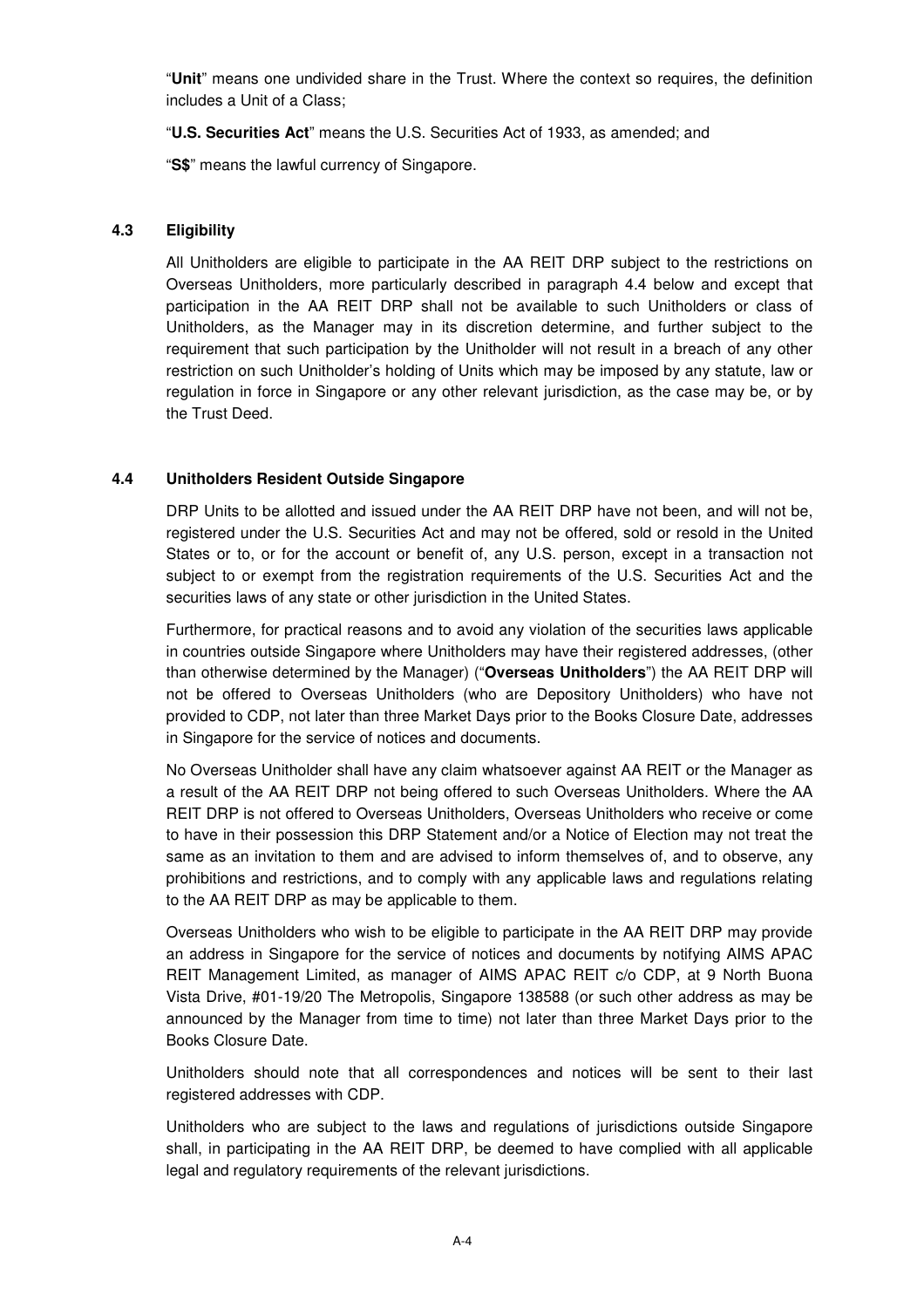# **4.5 Level of Participation**

A Unitholder may elect to participate in the AA REIT DRP (the "**Participating Unitholder**") in respect of all or part of his holding of Units as at each Books Closure Date to which each Notice of Election received by him relates for a Qualifying Distribution (the "**Participating Units**").

### **4.6 Permanent Election**

Unitholders should note that there is presently no permanent election feature under the AA REIT DRP and the Manager will make an announcement containing the relevant details should it choose to offer this feature to Unitholders in the future.

# **4.7 Notice of Election to Participate**

The Manager will, at its discretion, send to each Unitholder one or more notices of election (in such form as the Manager may approve) through which each Unitholder may indicate whether they wish to participate in the AA REIT DRP (the "**Notice of Election**").

To be effective in respect of any Qualifying Distribution, a Notice of Election must be received by AIMS APAC REIT Management Limited, as manager of AIMS APAC REIT c/o the Unit Registrar at 50 Raffles Place, #32-01 Singapore Land Tower, Singapore 048623, by the date to be specified by the Manager in respect of that Qualifying Distribution.

A Unitholder receiving two or more Notices of Election and wishing to receive DRP Units in respect of all or part of his entitlement to the Qualifying Distribution for all or part of the Units held by him must complete and sign all the Notices of Election received by him and return the duly completed and signed Notices of Election to AIMS APAC REIT Management Limited, as manager of AIMS APAC REIT c/o the Unit Registrar at 50 Raffles Place, #32-01 Singapore Land Tower, Singapore 048623. A notice of election to participate in the AA REIT DRP in any other form will not be accepted by the Unit Registrar, CDP and/or Manager.

A Notice of Election in respect of any Qualifying Distribution shall not, upon its receipt by the Unit Registrar, be withdrawn or cancelled.

# **4.8 Extent of Application of the AA REIT DRP to Each Distribution**

The Manager may, in its absolute discretion, in respect of any Distribution, determine whether the AA REIT DRP shall apply to such Distribution. If, in its absolute discretion, the Manager has not determined that the AA REIT DRP is to apply to a Distribution, such Distribution shall be paid in cash to Unitholders.

### **4.9 Unit Entitlement**

By electing to participate in the AA REIT DRP in respect of any Notice of Election received by him, a Unitholder elects in respect of any Qualifying Distribution (after the deduction of applicable income tax, if any) to which such Notice of Election relates to receive DRP Units in lieu of the cash amount of the Qualifying Distribution.

In respect of any Qualifying Distribution, the number of DRP Units to be allotted and issued to the Participating Unitholder electing to receive DRP Units in respect of a Notice of Election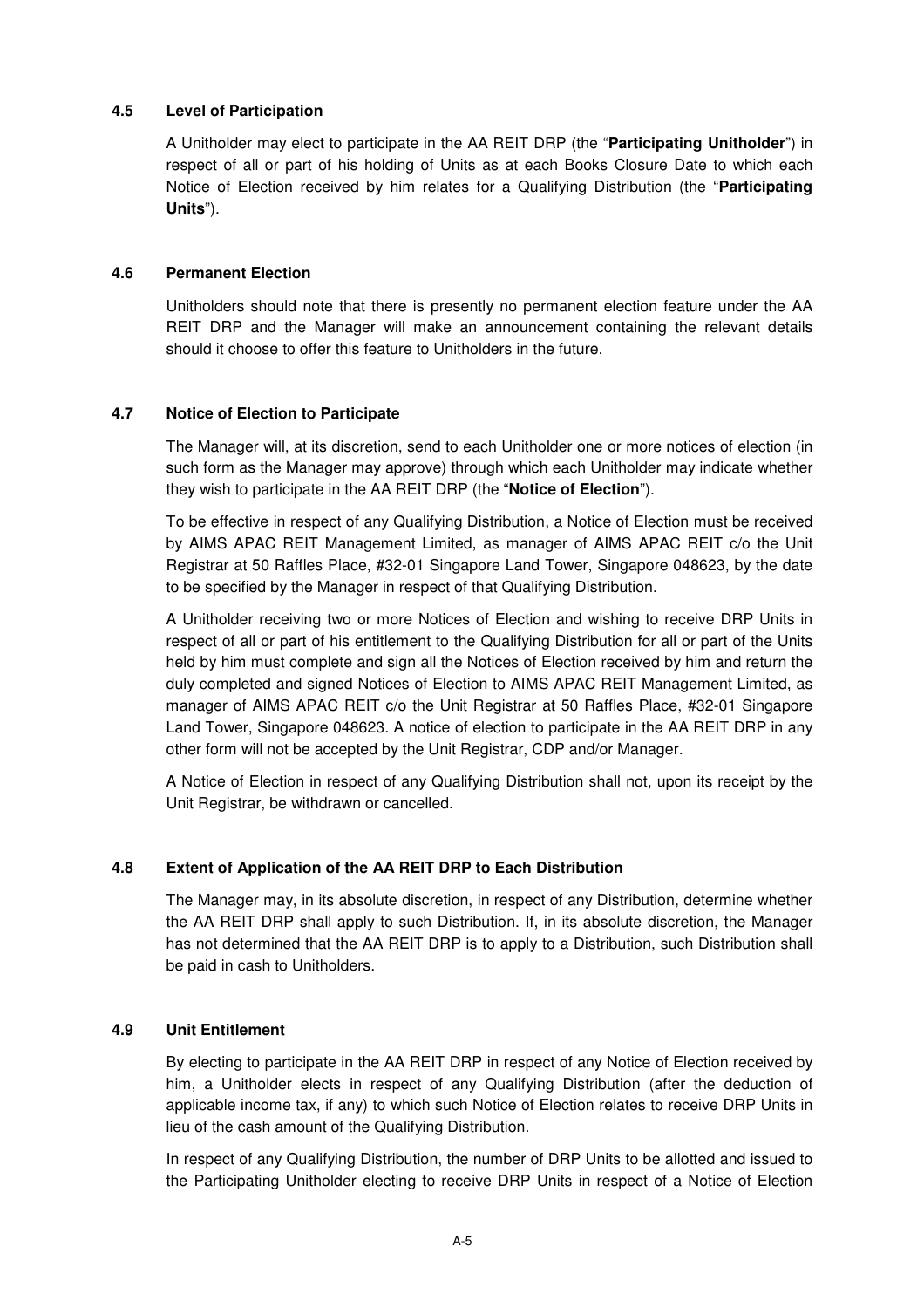shall be the aggregate of the Units to be issued under each component of the distribution (where applicable) based on the following formula and where the number of Units to be issued under each component will be rounded down to the nearest whole Unit:

$$
N = \frac{(S \times D_1) - (S \times D_1 \times T)}{V} + \frac{(S \times D_2)}{V} + \frac{(S \times D_3)}{V} + \frac{(S \times D_4)}{V}
$$

(the number of DRP Units to be allotted and issued under each distribution component to be rounded down to the nearest whole unit)

Where:

- **N** is the number of DRP Units to be allotted and issued as fully paid to the Participating Unitholder in respect of such Notice of Election.
- **S** is the number of Participating Units held by the Participating Unitholder as at the Books Closure Date for which such Notice of Election relates.
- **D1** is the taxable income component of the Qualifying Distribution per Unit to which such Notice of Election relates.
- **D2** is the tax-exempt income component of the Qualifying Distribution per Unit to which such Notice of Election relates.
- **D3** is the capital component of the Qualifying Distribution per Unit to which such Notice of Election relates.
- **D4** is the other gains component of the Qualifying Distribution per Unit to which such Notice of Election relates.
- **T** is the applicable income tax rate.
- **V** is the issue price of a DRP Unit, which shall for the purpose of calculating the number of DRP Units to be allotted and issued as fully paid to Participating Unitholders, pursuant to the AA REIT DRP, be an amount in S\$ determined by the Manager (the "**Relevant Amount**"), computed based on the volume-weighted average traded price per Unit for all trades on the SGX-ST for each of the Market Days during the 10 Market Day period prior to and ending on the Books Closure Date ("**Price Determination Period**"). In the event that there is no trading in the Units during the Price Determination Period, the Relevant Amount shall not exceed the volumeweighted average traded price per Unit for all trades on the SGX-ST, for each of the Market Days during a period to be determined by the Manager prior to the announcement of the application of the AA REIT DRP to such Distribution.

Fractional entitlements to the DRP Units allotted and issued for each distribution component under the AA REIT DRP will be rounded down to the nearest whole Unit, with the residual balance retained by AA REIT.

### **4.10 Terms of Allotment**

All DRP Units allotted under the AA REIT DRP will be allotted as fully paid. All such DRP Units shall rank pari passu in all respects with all existing Units then in issue save only as regards participation in the Qualifying Distribution which is the subject of the election (including the right to make any election pursuant to the AA REIT DRP) or any other distributions, bonuses or rights paid, made, declared or announced prior to or contemporaneous with the payment or declaration of the Qualifying Distribution which is the subject of the election, unless the Manager shall otherwise specify.

Participating Unitholders who are Depository Unitholders will have the DRP Units credited to their Securities Accounts maintained with CDP.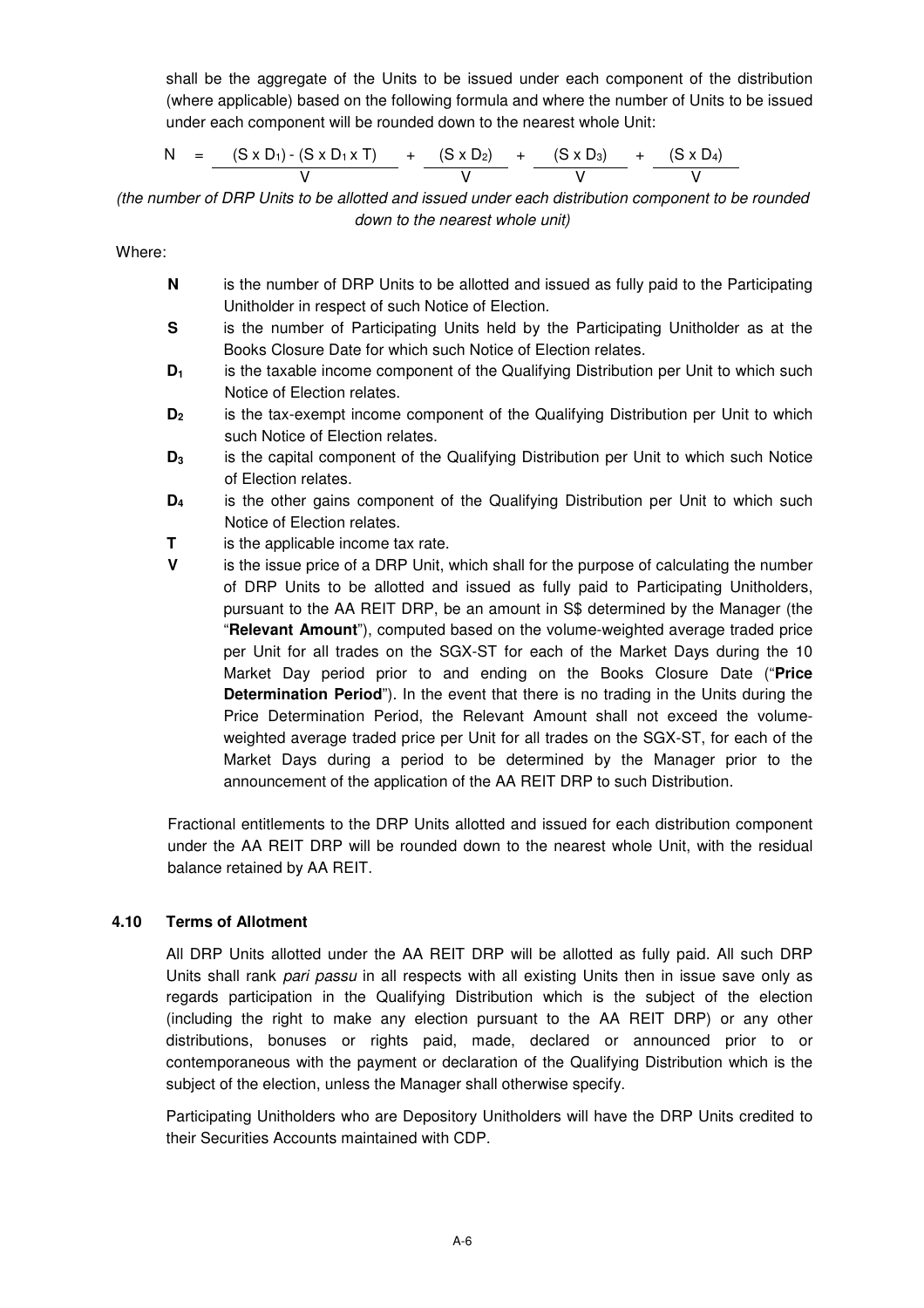### **4.11 Odd Lots**

A Unitholder who elects to receive DRP Units under the AA REIT DRP in lieu of the cash amount of the Qualifying Distribution may receive such DRP Units in odd lots. Unitholders who receive odd lots of DRP Units under the AA REIT DRP and who wish to trade such odd lots on the SGX-ST should do so on the Unit Share Market, which allows trading of odd lots with a minimum of one (1) Unit.

### **4.12 Notification Letter to Participating Unitholders**

The CDP will send to each Participating Unitholder on or about each Distribution Date, which in any event shall be no later than 90 calendar days (or such other period as may be specified under the Trust Deed) after the Distribution Calculation Date for the relevant Distribution Period, or such other period as the CDP may decide, a notification letter detailing the number of DRP Units allotted to the Participating Unitholder under the AA REIT DRP.

### **4.13 Cost to Participating Unitholders**

Under present law in Singapore, there is no brokerage, stamp duty or other transaction costs payable on DRP Units allotted under the AA REIT DRP.

#### **4.14 Cancellation of Application of the AA REIT DRP**

Notwithstanding any provision in these Terms and Conditions, at any time after the Manager has determined that the AA REIT DRP shall apply to any particular Distribution and before the allotment and issue of DRP Units in respect of the Distribution, the Manager may, at its absolute discretion and as it may deem fit in the interest of AA REIT and without assigning any reason therefor, where it considers that by reason of any event or circumstance (whether arising before or after such determination) or by reason of any matter whatsoever it is no longer expedient or appropriate to implement the AA REIT DRP in respect of the Distribution, cancel the application of the AA REIT DRP to the Distribution. In such event, the Distribution shall be paid in cash to Unitholders in the usual manner. Unitholders should note that in the event the application of the AA REIT DRP to a Distribution is cancelled, the date of payment of the Distribution in cash may be delayed.

### **4.15 Modification and Termination of the AA REIT DRP**

The AA REIT DRP may be modified or terminated at any time by the Manager as it deems fit on giving notice in writing to all Unitholders, except that no modification shall be made without the prior approval of the SGX-ST.

#### **4.16 Governing Law**

This DRP Statement, the AA REIT DRP and the Terms and Conditions thereof shall be governed by, and construed in accordance with, the laws of Singapore.

# **5. COMPLIANCE WITH THE SINGAPORE CODE ON TAKE-OVERS AND MERGERS (THE "CODE")**

Unitholders who elect to participate in the AA REIT DRP must also comply with the Code.